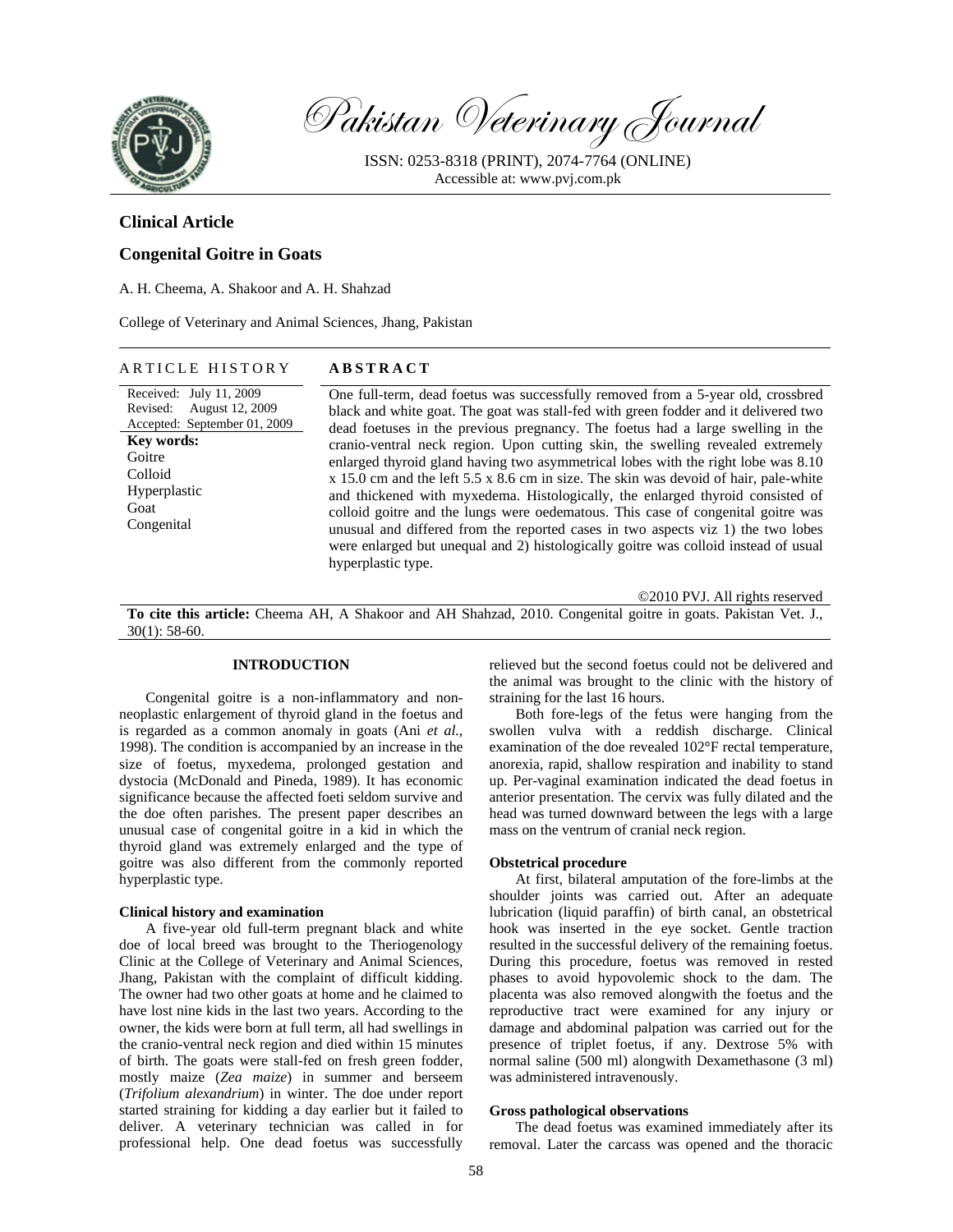and abdominal viscera were examined. The tongue of the foetus was swollen and protruded from mouth along-with an enlargement in the upper neck region (Fig. 1). There was a total alopecia of body coat, except for some hair growth on the dorsal vertebral ridge and on the skull in the poll area. Cutting the soft and thickened skin revealed myxedema. The removal of skin from the swelling in the neck revealed two massive lobes of thyroid gland. The right lobe measured 8.10 x 15.0 cm, while the left lobe was 5.5 cm x 8.6 cm in size. These were firm, solid and dark brown to red in colour. The lungs were filled with clear oedematous fluid. Congenital goitre with alopecia and myxedema was diagnosed on the basis of gross appearance.



**Fig. 1: Head and neck of a full-term dead goat foetus with swollen tongue, enlarged thyroid, alopecia and myxedema.** 

#### **Histopathology**

Tissues from different areas of thyroid, lungs, liver, kidneys and heart were processed by routine histological procedure. Tissue sections were cut at 4 µm thickness and stained by routine haematoxyline and eosin method (Bancroft and Gamble, 2007). Thyroid tissue consisted of well developed follicles of different sizes and shapes but lined by a single layer of cuboidal epithelium. Marked variation was noted in the contents of follicles and appearance of the lining epithelium in different parts of the gland. Most of the follicles were filled with dense and dark-red colloid (thyroglobulin) and lined by flat cuboidal cells, but many follicles had a light pale or dirty brownish colloid. When the colloid was partially or completely removed, formation of endocytotic vacuoles was observed in many follicles (Fig. 2). Endocytotic vacuoles appeared at the luminal interface between the colloid and epithelium as well as on the vascular side of epithelium and in some follicles on both sides of epithelial cells. As the follicles were depleted of thyroglobulin, the lining epithelial cells were elongated and moved towards centre of the follicle, giving it a collapsed appearance. In some places, the depleted follicles contained loose masses of large cells with a considerable amount of acidophilic cytoplasm (Fig. 3).

In the lungs, the pleura and interlobular septae were thickened with a light-pink proteineous material (Fig. 4). Similar material was also present in the alveoli and around the blood vessels. The hepatic sinusoids were distended and there was pooling of erythrocytes in the periacinar

zones. Erythropoietic foci with megakaryocytes were frequent in the liver (Fig. 5).



**Fig. 2: Isolated thyroid follicles with formation of endocytotic vacuoles (arrows) and partial depletion of colloid (H & E, X 40).** 



**Fig. 3: Completely depleted follicles containing masses of sloughed lining epithelial cells (arrow head) with acidophilic cytoplasm (H & E, X 40).** 



**Fig. 4: Lung section from the goiterous foetus. The interlobular septae are distended and filled with a homogenous light-pink material (H & E, X 40).** 

## **DISCUSSION**

Disorders in the synthesis, storage and secretion of thyroid hormones provide the molecular basis of abnormalities in the thyroid growth or thyroid dishormonogenesis which results in congenital hypothyroidism (Vijlder, 2003). The major pathogenic